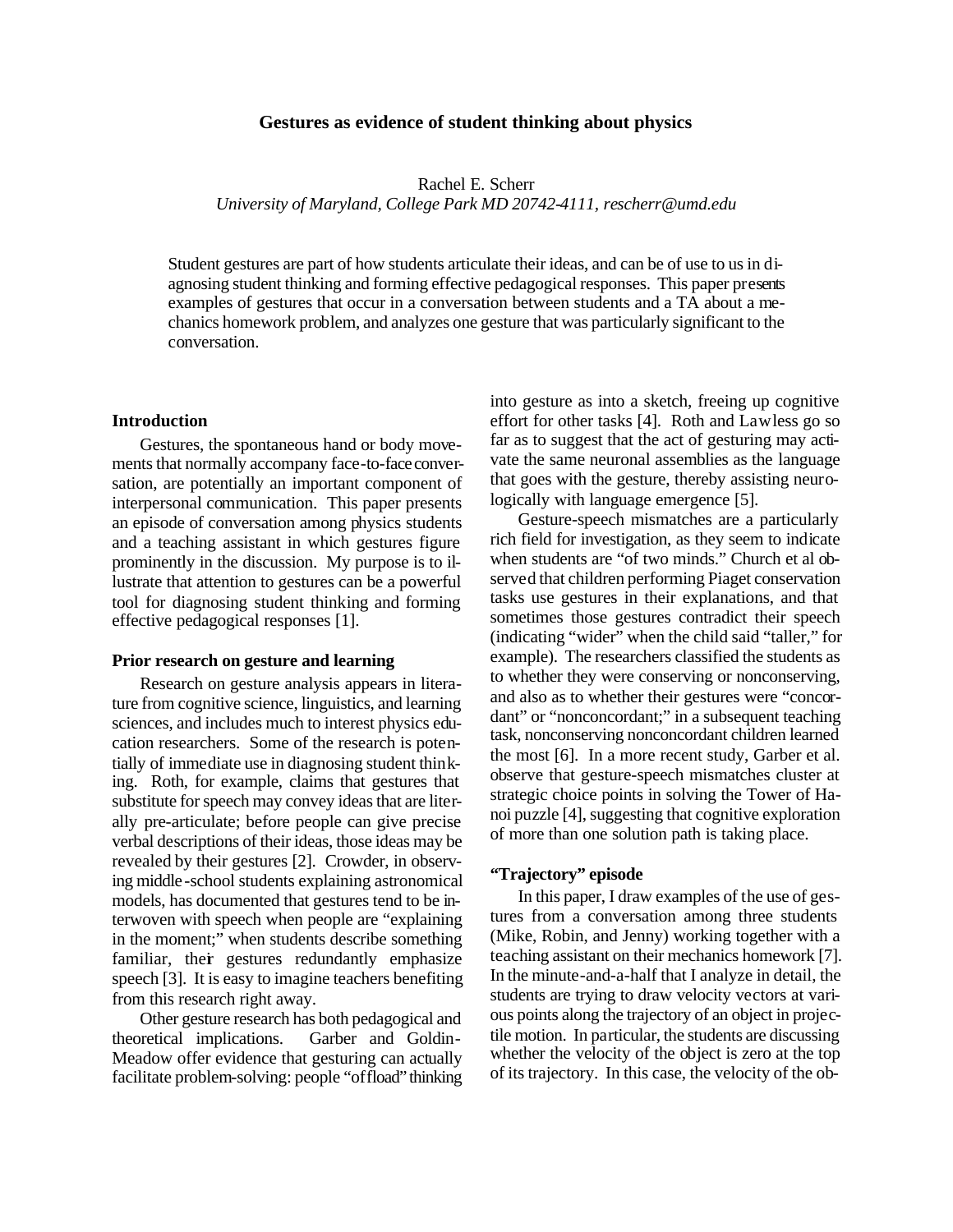

**Figure 1.** "The one at the top should have zero length?" (Teaching assistant)



**Figure 2.** "two different directions" (Teaching assistant)

ject at the top of its trajectory is horizontal.

In the first thirty-five seconds of the 1.5-minute episode, the students are unsure about the velocity of the object at the top. In the next thirty seconds, the TA guides the students to think about the components of the velocity vectors for the object. At the end of the episode, the group agrees that at the top the object has horizontal velocity, but not vertical. A transcript of the episode follows. (T, J, M, and R are the teaching assistant, Jenny, Mike, and Robin respectively.)

- T: And you said the one at the top should have zero length? Is that –
- J: We weren't going to draw an arrow.
- M:We're not we're not sure what to do.
- J: Since the velocity's zero at that one point
- T: Is it not moving at that point?
- J: Right.
- T: Why?
- J: It kinda comes to a s- well,
- M:Changing direction?
- J: Does it come to a stop at that point? If it stopped
- R: There's one instant when it ha-
- J: So it just-
- T: Well, let's try this. Let's just try  $-$  I mean  $-$  to break up the two different directions. I think you've done this in class where you draw, um, vectors in different directions you break them up into components. Have you done that in class? Where you have like a vertical and a horizontal
- R: Kinda.
- J: I don't know what we've done in class.
- M:I'm trying to pick up where you're going with this.



Figure 3. "vectors" (Teaching assistant)



Figure 4. "It's not increasing its …height" (Mike)

- T: Okay, where I'm going. If you just think about it moving left to right, does it ever stop when it's moving left to right?
- R: No.
- T: Why?
- J: Wouldn't it just fall straight down then if it was like –Wmp! Psh. [gestures]
- M:[Laughs] I don't know.
- J: If it stopped and then it I'm trying to think.
- M:It still has I guess horizontal motion, but not...
- T: Not vertical.
- J: Vertical.
- M:It's not increasing it's...height.
- J: Right.

## **Some gestures in the episode**

Jenny, Mike, and the TA all gesture during the episode. In the first line, while saying "the one at the top should have zero length," the TA holds his arm out straight toward the picture of the trajectory that is on the board above the students and holds his index finger and thumb close together, as though to indicate something small (Figure 1). When he suggests thinking about "two different directions," he holds his two hands flat and at right angles to one another (Figure 2). For "vectors," he slides the tip of his right index finger along and then beyond his pointed left index finger (Figure 3). Jenny shrugs at least twice (a gesture analyzed extensively by McNeill [9]), and at the end of the episode Mike shoots his outstretched arm straight upwards while saying "It's not increasing its...[gesture] height" (Figure 4). Other gestures appear in the episode as well.

J: Yeah.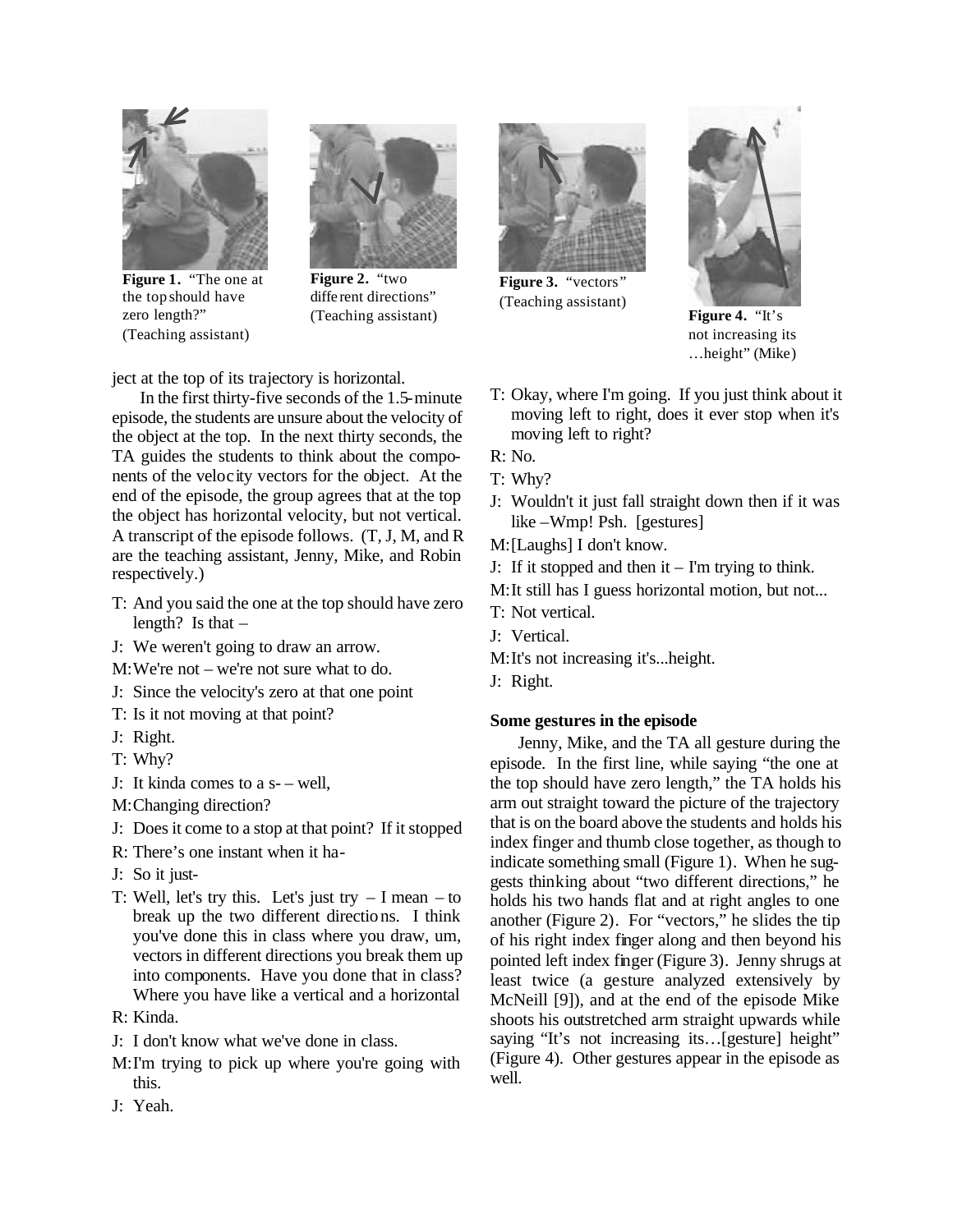## **The "half-parabola" gesture**

One gesture by Jenny, the only gesture marked in the transcript, is particularly significant to the conversation. As she says "Wouldn't it just fall straight down then if it was like –Wmp! Psh," her left hand moves up in front of her body in a halfparabola ("if it was like"), stops at the vertex ("Wmp!"), and finally drops straight down to the table ("Psh"). Figure 5 is a still frame illustrating the gesture.

One measure of the gesture's significance is that her statement is unintelligible without it. Previous research [2] prompts us to consider the possibility that as we watch Jenny gesture we are watching her idea about the object's motion emerge; the idea is too new to be articulated verbally, but it appears imagistically in the gesture. Other research [3] reinforces our impression that Jenny is "explaining in the moment" rather than describing a familiar idea, since her statement interweaves gesture and speech.

Another measure of the gesture's significance is that it is an intuitively compelling expression of Jenny's thinking about the motion, and the partic ipants treat it as such; at Jenny's gesture, the TA stops talking, and within a few seconds the group reaches the correct conclusion about the velocity at the top of the trajectory. Finally, the gesture is eloquent; it's hard to imagine words that would complete Jenny's sentence with anything like the clarity and brevity that the gesture provides.

## **A missed opportunity for diagnosis**

The half-parabola gesture appears at first to function, conversationally, as an answer to the homework question – or at least a strong, commonsense refutation of an answer that was competing with the correct answer. Also, appearing as it does immediately after the TA intervention about components, the gesture seems to be a result of that intervention. It is tempting to conclude that the TA intervention was a helpful one; it seems to have elicited the half-parabola gesture, which gave the students a common-sense basis for the correct response.

However, closer examination of the videotape reveals that the cited occurrence of the half-parabola gesture was not, in fact, its first occurrence. In the first half of the episode, about forty seconds before the event described above, Jenny's hand makes the half-parabola gesture *twice* as she muses quietly: "If it stopped… so if it stopped…" Jenny's incomplete sentences function as musing to herself (since no



**Figure 5.** The half-parabola gesture.

one responds to her); the TA overlaps her musing to begin his intervention about components.

Since the gesture first occurred *before* the TA intervention, it was surely not a result of that intervention – and perhaps the intervention was not as helpful as one might have thought, at least to Jenny. On the contrary, for Jenny, the intervention appears to have been an interruption in her thinking. Closer examination of the video reveals that Jenny appears to be waiting for the TA to finish so that she can speak; just after the initial gestures, she draws a breath as though to begin talking, but then looks at the TA and closes her mouth tightly.

Instructors use many cues to diagnose student thinking. Mostly, we attend to the details of students' spoken or written language. I hope that the above example illustrates that we can greatly benefit from also attending to student gestures. Had the TA in this episode been alert to Jenny's gesture, he might not have drawn her away from her own thoughts with an interjection about components. Instead, he might have inquired about the initial occurrences of the half-parabola gesture, perhaps by imitating and questioning it: "What do you mean by this?"

### **Conclusion**

This paper has attempted to demonstrate that there are compelling reasons to attend to student gestures while they solve physics problems. The gestures present us with diagnostic opportunities, which, like other diagnostic opportunities, can and should have direct pedagogical consequences.

In addition, I hope to have shown that gesture research literature contains much to interest the physics education researcher.